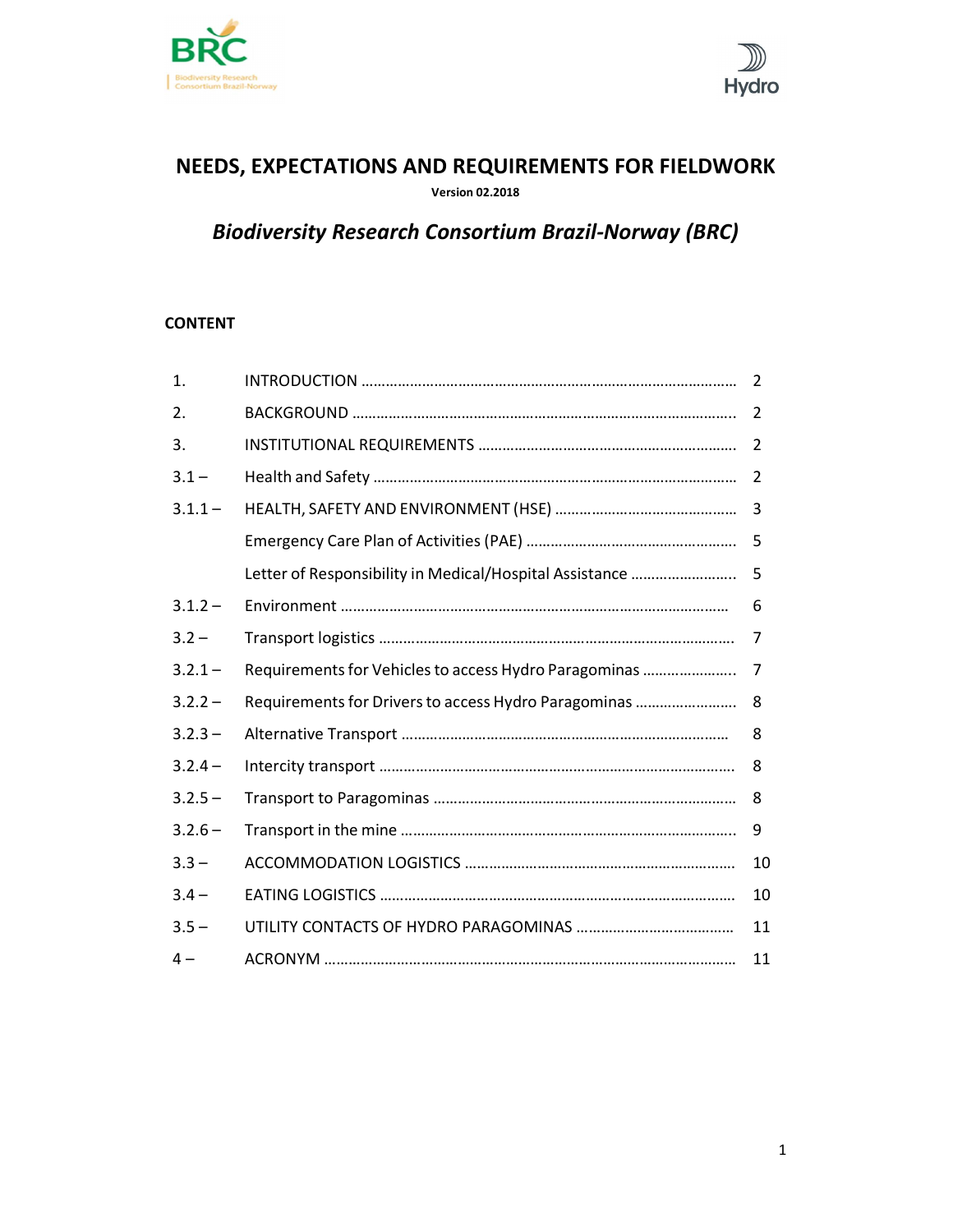



# 1. INTRODUCTION

This document aims to introduce the updated version (2018) the General Management of Health, Safety and Environment (GEHSE) to Hydro Paragominas Board and members or associates of the Biodiversity Research Consortium Brazil-Norway (BRC). In addition, all persons interested in a report about the formal requirements (health, safety and environment) and available resources (transport, eating and accommodation logistics) for researches and other activities done in the mining area of Hydro Paragominas, both forested areas and bodies of water, in order to perform a successful, high quality and safe work.

# 2. BACKGROUND

 Hydro has a commitment to do and provide to all its collaborators, direct or indirect, a safe and high quality working conditions. Therefore, Hydro Paragominas recognized the need for a document, liable of periodical updates at all hierarchical instances (for all partner institutions), that establishes the guidelines for the following activities of the BRC:

- Formal Requirements of Health, Safety and Environment (HSE)
- Transport logistics
- Accommodation logistics
- Eating logistics
- Entrance of materials in the plant; and
- Conditions of permanence in the unit and execution of research activities

# 3. INSTITUTIONAL REQUIREMENTS

 This topic will present each one of the quoted formal requirements on topic II of the document.

# 3.1 – HEALTH, SAFETY AND ENVIRONMENT (HSE)

 In the mining area of Hydro Paragominas, there is a specialized service in Safety engineering and occupational medicine (SESMT). It is part of the occupational health and medical program. The main objectives are the attendance of occupational programs and the prevention of accidents at work. In addition, there is also a first aid post with all medical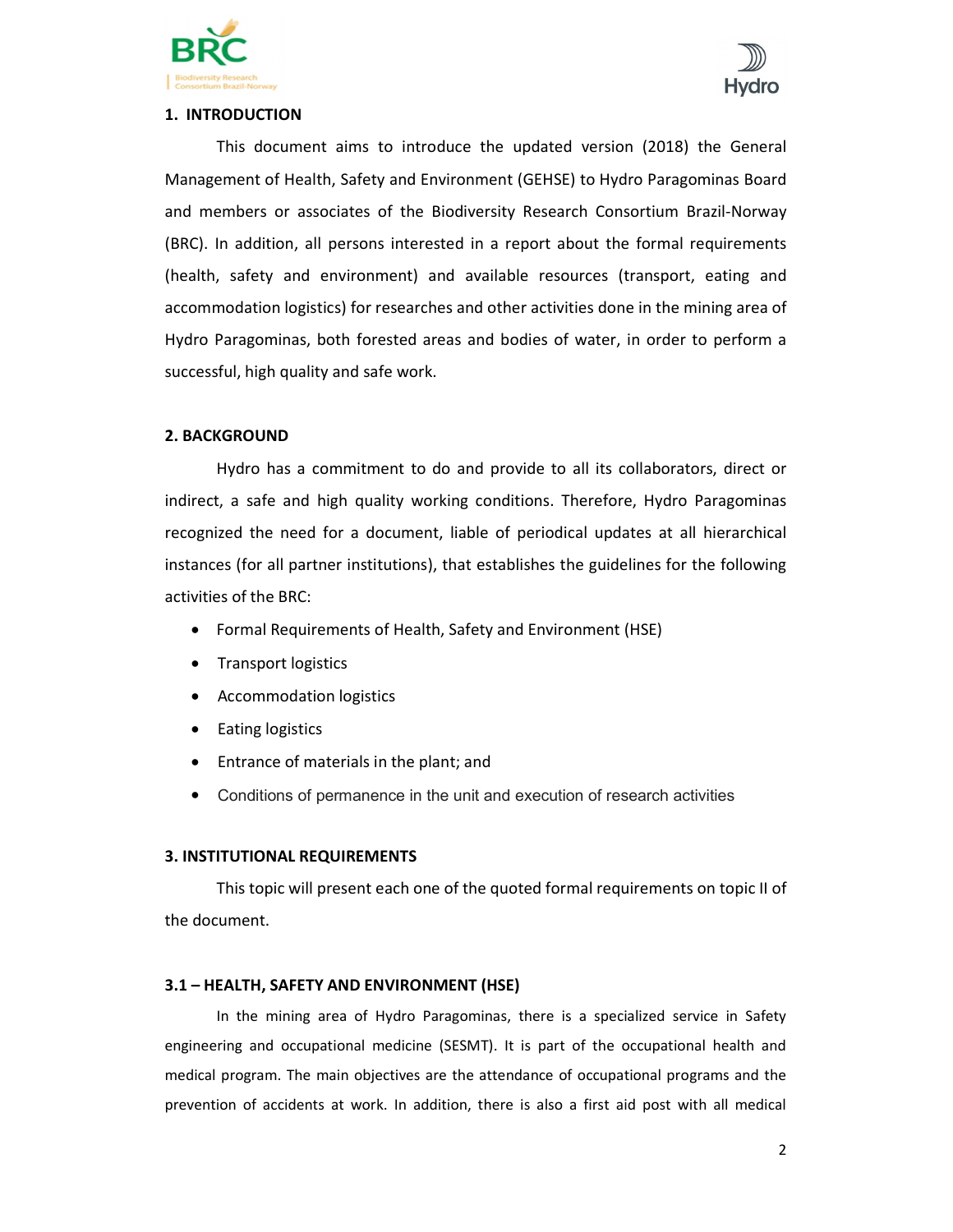



professionals (doctor, nurse and nursing assistant) and ambulances. All the resources are available 24h per day in prompt service and reports to the Management of Health and Laboral Safety (GASDT)

 Regarding the environment, the company has a management of environment (GAMAS) group. The professionals of this group work with biotic (fauna and flora), abiotic factors (water resources, air quality, noise and residues), legal procedures for the mining operation (environmental licensing) and society (environmental education).

 The administration is at your disposal for orientation and consultancy about contracts, work inside the mining area and for emergency due to environmental or occupational occurrence.

 The next topic will present the mandatory requirements for activities inside Hydro Paragominas area.

#### 3.1.1 – Health and Safety

 According to Hydro INS 18.014 tool, which establishes the management of health and occupational safety (SSO), it is applicable to all service providers for Hydro Paragominas to comply with the following legal rules:

• Compliance with Mining Regulatory Standard nº 22 (NRM 22), which defines the minimum workload of 3 days, eight hours per day for employees and collaborators preparatory ambiance to the mining area. Some activities require specific trainings and also other safety tools, as Work Permit, Preliminary Analysis of Work (APT), Block Requester, Risk Analysis, Confined Space, STOP card and others.

 The trained contractors provide a safer workplace at the company and avoid accidents. It is obligatory to present an occupational health certificate (ASO) and all other complementary exams to prove aptitude for the execution of the proposed work.

 In specific cases (visits to the mining area, for example), BRC and the Management of Health and Laboral Safety (GASDT), may do the mining ambiance, that it is shorter than the introductory. In addition, experienced Hydro Paragominas staff will follow all visitors or collaborators (Brazilian or non-Brazilian) in the beginning of the activities in the mining site.

 Hydro Paragominas is able to present the HSE introductory both in English as Portuguese. Otherwise, it is necessary to schedule the training in at least 20 days in advance.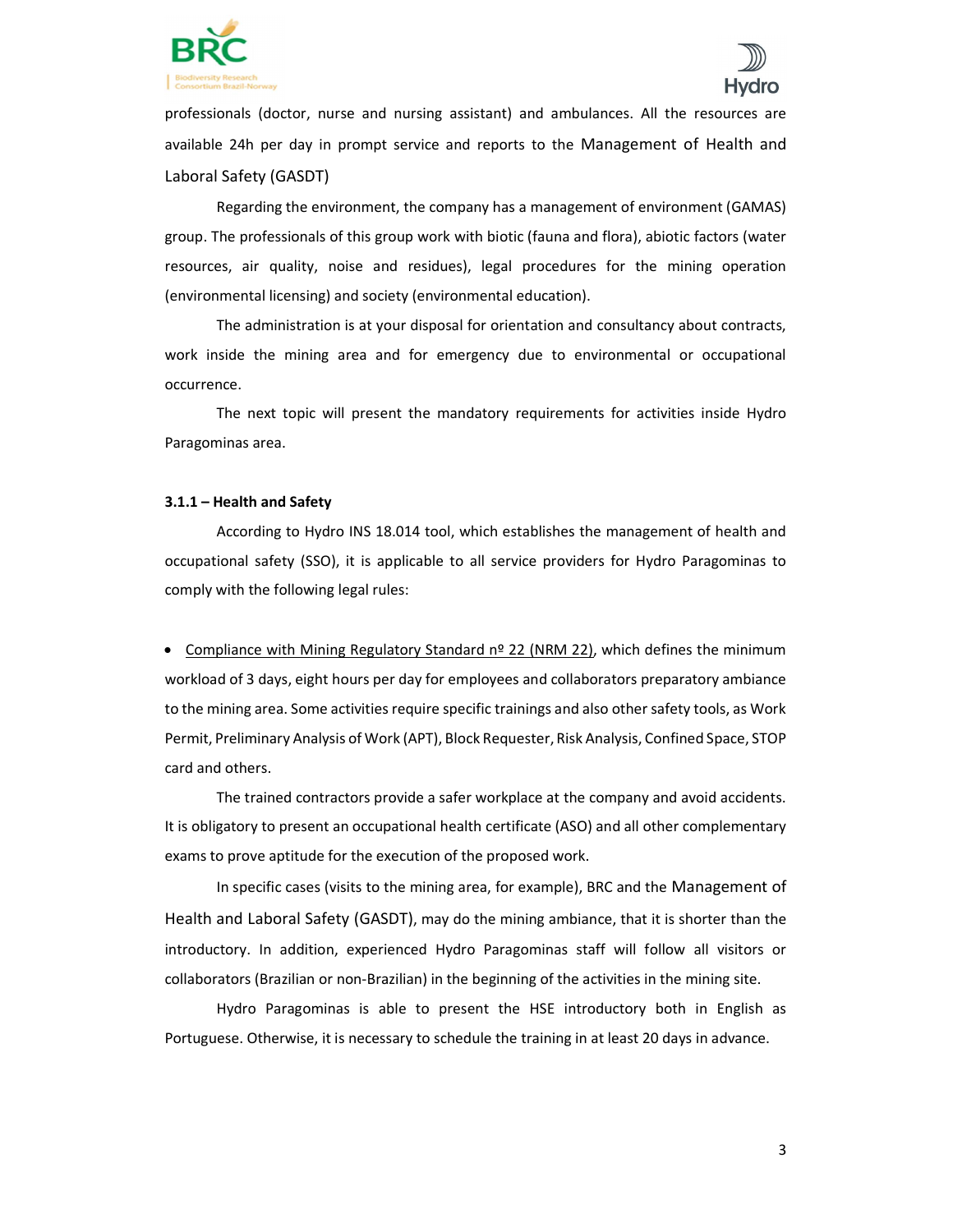

1



Conformity with Regulatory Standard  $n^{\circ}$  6 (NR-6), the use of Personal Protective Equipment (PPE) protects from threats to the safety and health at the workplace. The project contract must have the list and acquisition of PPE. Each project must include all PPE in its own budget. Hydro Paragominas may store the equipment.

During visits, Hydro may lend the Personal Protective Equipment, but the demand should be informed 15 days ahead in time. $1$ 

• Compliance with NR-7, which defines as obligatory the elaboration and implementation of the Program for Medical Control of Occupational Health (PCMSO) for all employers and institutions in order to protect the health of work group. The PCMSO will present all the required exams for each job position and all obligatory vaccines to each collaborator.

 It is important to consider that the PCMSO will present all the examinations inherent to each position, as well as the vaccines that must, necessarily, be considered for the collaborators.

 Conformity with NR-9, which is mandatory the elaboration and implementation of the Program for Environmental Risk Prevention (PPRA) for all employers and institutions. It aims to anticipate and recognize the environmental risk. The prevention empowers the control of the threats in the workplace and protects the natural resources.

 Compliance with NR-22, which says that the mining must have traffic project with the preferential movement, minimum distance from machines, adequate equipment and vehicle for the safety and allowed speed limit compatible with the lane conditions. Besides the defensive driving course, it is obligatory to complete an off-road course to drive a pick up (4x4). It assures the ability to drive safely in rough terrains.

**•** Conditions of Permanence and Execution of Activities: It is very important to reinforce that the complexity of the mining operational processes and their associated activities, generate an considerable occupational risk level in the MPSA, due that Occupational Safety Management (GESHE) establishes a series of guidelines that must be compulsorily met by all professionals (regardless of the type of link with MPSA: employee, outsourced, researcher, consultant, technical visit, subcontractor, contractor and others). It is also understood that all those linked

<sup>&</sup>lt;sup>1</sup>Example of specific case: A researcher on a short time visit (Brazilian or non-Brazilian) will participate of a 3h course and it is valid for two months. If the person will stay more than 15 days in the area, the 3 days course is mandatory.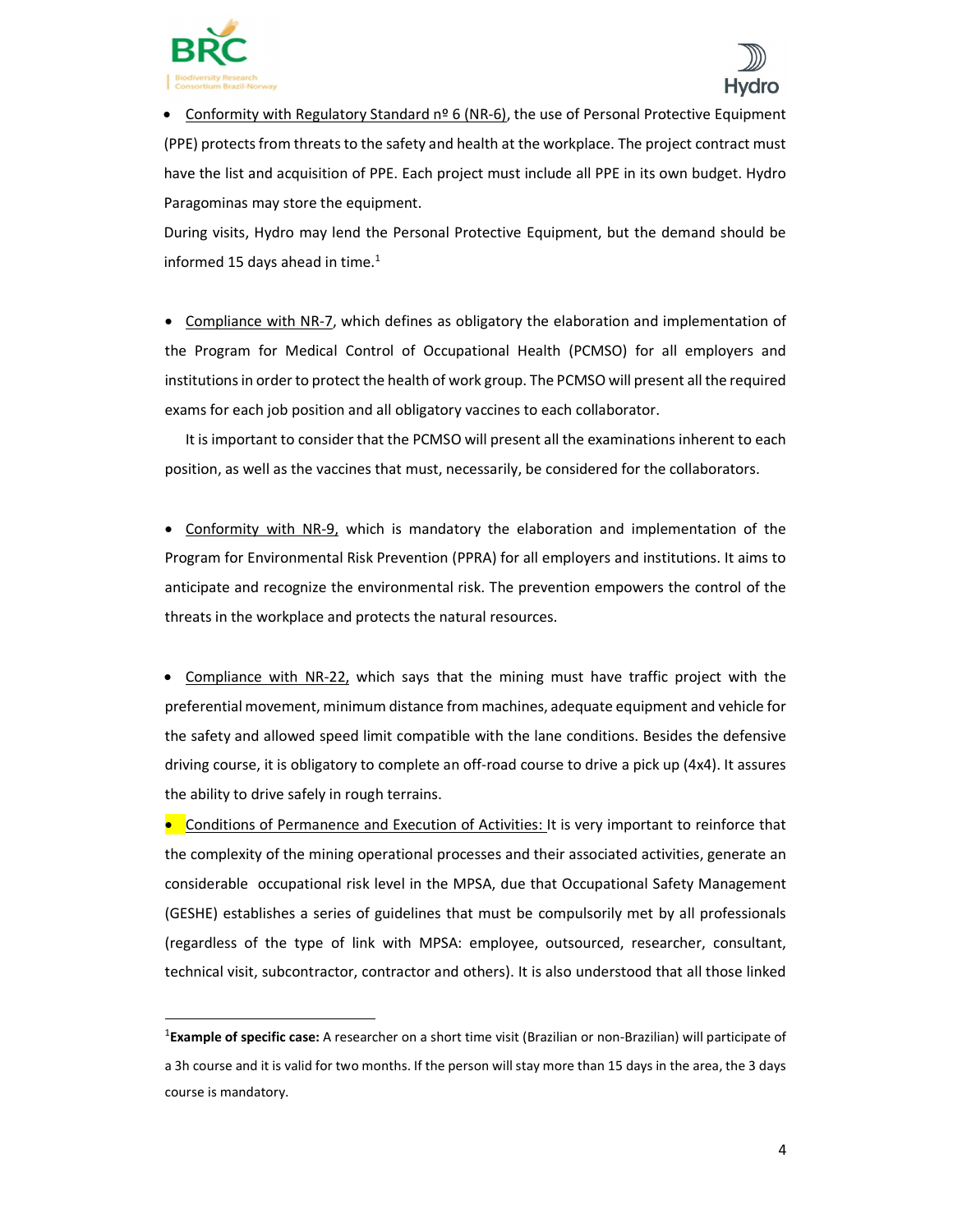



to MPSA are carrying out their tasks, assignments and activities spontaneously and aware of these conditions. Reiterating that MPSA practices and guarantees the respect for diversity and preserves the identity of all professionals involved in any activities in the unit. Thus, it is expected the observation with the use of PPE, compliance with traffic directives (and their conditions for traffic), completion of APT (or compliance with those established in the activity PROs), to keep safety documents updated (PPRA, PCMSO , ASO, among others), non-use of adornments, nonuse of tools and chemicals not authorized or without environmental and occupational controls provided, among other HSE guidelines, properly presented in safety courses, introductory, institutional videos, verbal guidance, among others sources of direct or indirect communication.

### Emergency Care Plan of Activities (PAE)

 In view of the justification for possible turnover of employees and employees of the approved projects, Hydro Paragominas suggested a proposal to simplify the procedures for signing the agreement, always in accordance with all legal and security requirements for the parties involved in any activities, is related to prompt service in the event of an accident.

 When Hydro Paragominas signs a contract with a company or institution, it must provide all the employees with health insurance. It assures the prompt service in case of any accident during the work.

 The turnover of collaborators makes the providence of health insurance to UFRA, UFPA and MPEG difficult. The GASDT of Hydro Paragominas suggested the elaboration of a document named Emergency Care Plan in cases of accidents with injuries to the collaborators.

 There is no standard for this plan, otherwise it must include all the risk scenarios of all BRC activities. As presented in meetings, the Hydro Paragominas supports facilities and assistance is available for the collaborators, although the support is limited to the transport of the patient until a prompt service in the city. The research institution is responsible for assuring the treatment. If these guidelines are not followed, the HSE manager of Hydro Paragominas will implement warnings and sanctions.

 The document requires the signature of a specialist professional in work safety, who knows and understands about the project activities for the correct quantification of potential risk scenarios.

#### Letter of Responsibility in Medical/Hospital Assistance

 The Emergency Care Plan must include a Letter of Responsibility in Medical/Hospital Assistance. The content of the letter attests that the contracted institution is responsible for the health care of its collaborators in case of accidents during the BRC research activities. The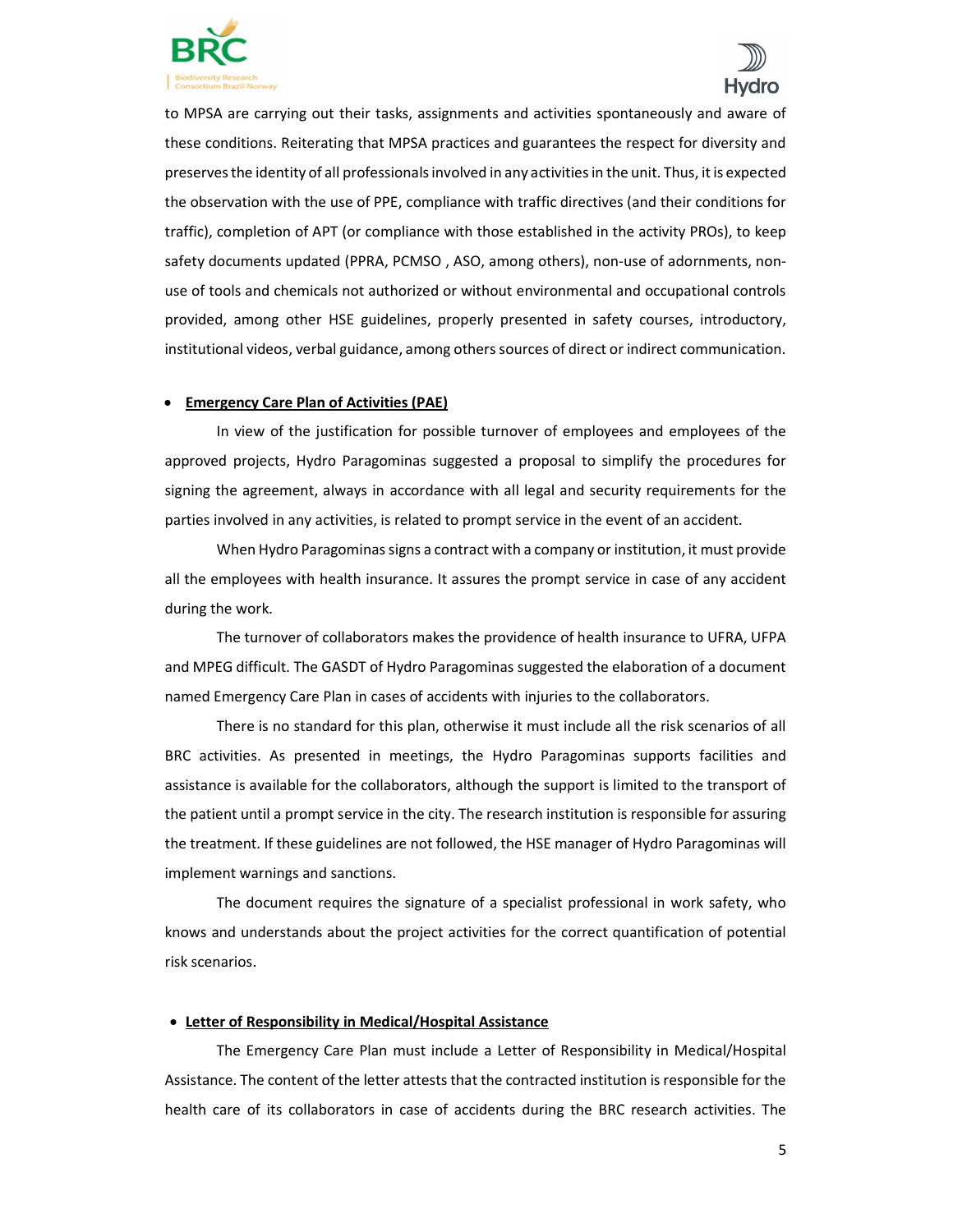



contracted institution is also responsible for all external logistics (doctor, transport, care, support, removal, medicines, procedures and others).

 Hydro Paragominas suggests the project coordinator to elaborate and sign the document. The coordinator needs to know all the persons involved in the project. The letter requires the signature of a doctor (or equivalent healthcare professional) that is responsible for assistance logistic.

## 3.1.2 – Environment

 Concerning environmental aspects, it is obligatory to obtain updated certificate for the collection, transport and destination of biological material. Some important documents are:

- Authorization of the Chico Mendes Biodiversity Conservation Institute (ICMBio)
- The researchers must be registered at authorization and information in Biodiversity System (SisBio).
- Federal Technical Register (CTF) issued by IBAMA to the Researchers/Collectors
- Declaration of acceptance from a depository institution for the collected material
- Authorization to transport biological material (if applicable)

All the fieldwork collection (methodology, materials, methods and collected group) must be performed in accordance to the institution that issued the research to collect.

After each fieldwork campaign, it is necessary to do a full report with at least the following topics:

- Dates of activity
- Collectors
- Asset Registration Number at the institution that received the material
- After identification of the material, report the collected species (or closer taxon)
- Depositary institution of the material. If the material was submitted to another research institution, the report needs to set the current location.
- Declaration of responsibility for the information provided (Form will be defined)
- A photographic record of activities for Hydro Paragominas , to include in its collection of images (not used for publication purposes or anything related).

 It is expressly forbidden to collect of any material without the consent or previous authorization of the headship. The same rule is applicable to the vegetal suppression of restoration areas.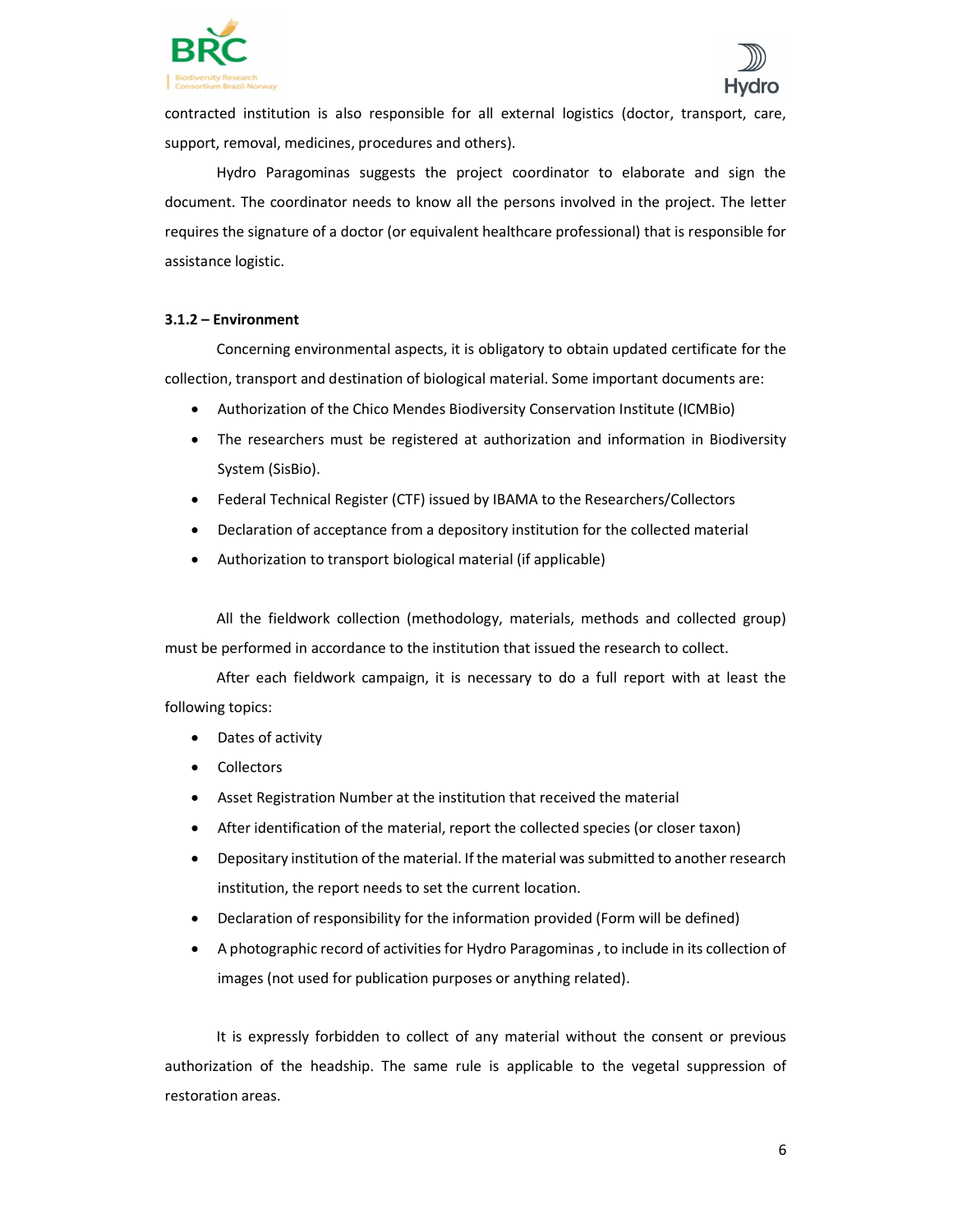



 The researcher can only send the collected samples to enrolled depositary institutions/biological collection in the National Register of Biological Collection (CCBio). The receiver of the material must comply with Art. n° 22: National Service Collection or Depositary may receive microbiological material and, if necessary, the researcher institution may deposit in reference collection abroad.

# 3.2 – Transport logistics

 The contract between Hydro Paragominas and the institution established the transport for the execution of the Consortium activity. The document includes the terms for use, acquisition, rent, kinds of transport, responsibility for the fuel and maintenance of the vehicle.

 However, it is suggested that all projects initiated after this review date, have vehicles and drivers qualified, and must have safety requirements and other training, appropriate for the activities.

### 3.2.1 - Requirements for Vehicles to access Hydro Paragominas

 The minimum requirements for vehicles to access the Hydro Paragominas mine, provided for in Normative Safety Instruction INS 18.002 (Traffic Regulations) are presented below.

- Seat belt for all occupants of the vehicle in the front and rear seats (the use of clips is not allowed);
- Head restraint for all occupants of the vehicle in the front and rear seats;
- Airbag for occupants of the front seats;
- Have four-wheel Anti-lock Breaking System (ABS);
- Fire extinguisher PQS or ABC;
- Supplementary brake light mounted high in the rear of the vehicle;
- Laminated front glass;
- Can have any color, except red;
- Reverse sound warning coupled to the reverse drive system;
- Rear window protection grill / cargo insulation (for truck-type cargo vehicles);
- 4x4 vehicles;
- Roll-over protection: Pick-up vehicles must have internal and external Roll Over Protection System (ROPS);
- The vehicles must be with their standard identification (TAG), according to the model stipulated and controlled by SESMT Hydro, identification on the sides, front and rear.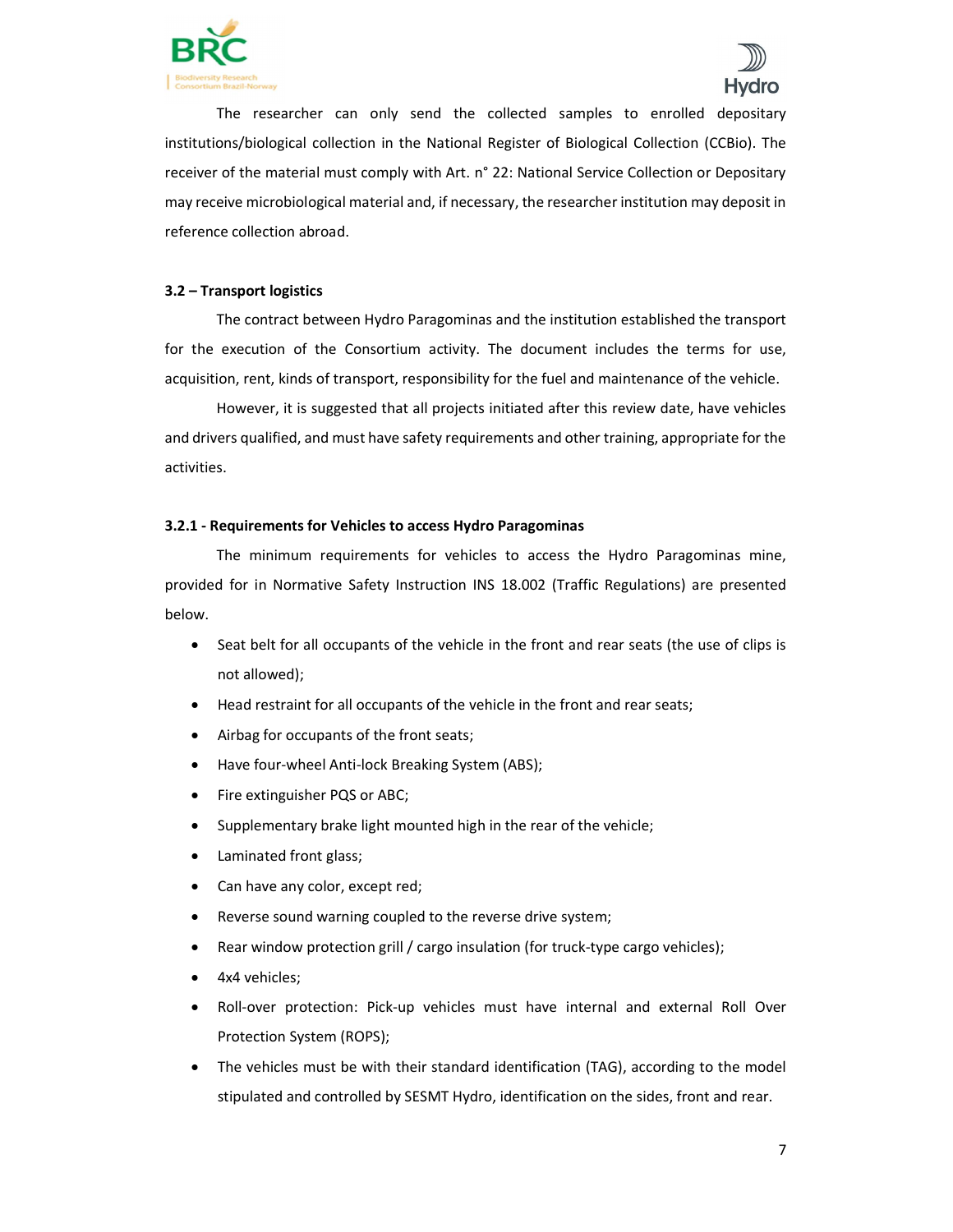



#### 3.2.2 - Requirements for Drivers to access Hydro Paragominas

 According to Normative Safety Instruction INS 18.002 (Traffic Regulations), only drivers who have their definitive authorization can participate in the training to drive vehicles in the areas of Hydro Paragominas, and the provisional CNH is not accepted. The selection should be made seeking the greatest possible restriction of people, in order to reduce risk exposure.

 Drivers conducting pick-up in the pipeline, transmission line, dams and mine operation must have a certificate of off-road driving training, with recycling every 05 (five) years or at lower frequency in exceptional cases or by determination of the unit security committee.

 It is mandatory that the speed limits are respected, as well as what is established in the Brazilian Traffic Code (CTB), as well as all other items in INS 18.002, attached to this document

#### 3.2.3 – Alternative Transport

 If the planned activity does not have an agreement signed, Hydro Paragominas has a transportation logistics from the city of Paragominas to the Plateau Miltônia 3 and internally the mine, which may be offered for transportation of people, but each case should be evaluated according to the existing routine.

 It is important to consider that, regardless of the mode of transportation, if the activity is not foreseen in an agreement signed between Hydro Paragominas and the Research Institution, the information of the area visit must be scheduled in advance of 10 days.

 If the visit is made up of more than six (6) people, it is suggested that those responsible for the visit hire a van or similar vehicle accessing the mine (mandatory safety requirements).

#### 3.2.4 – Intercity transport

 The transport expenses of any kind to the city of Paragominas must be paid by the contract (budget) between the BRC member and Hydro Paragominas.

#### 3.2.5 – Transport to Paragominas

 At Paragominas, Hydro may provide round trip by bus free of charge from the mine to the city, if necessary to collaborators. The timetable is:

|            | <b>ARRIVE ON HYDRO</b> | <b>DEPARTURE</b>   |
|------------|------------------------|--------------------|
| <b>BUS</b> |                        | <b>FROM MINING</b> |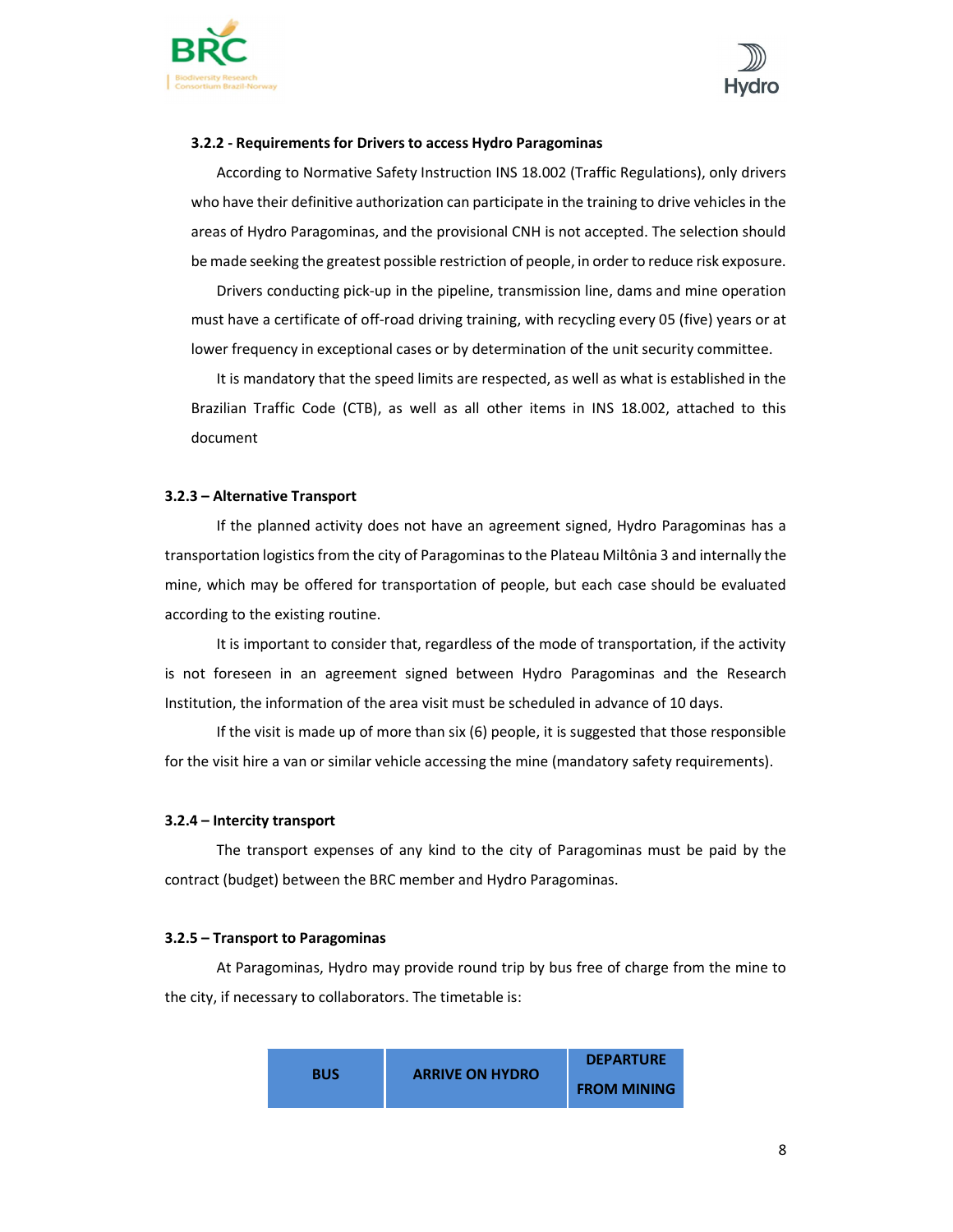



| <b>Administrative</b> | 07h30 | 16h47 |
|-----------------------|-------|-------|
| $1°$ round            | 23h55 | 08h14 |
| $2o$ round            | 07h40 | 16h40 |
| 3º round              | 16h00 | 00h40 |

 There is also public transport with the same quality standard as the buses of the company, although the timetable is different. The price is R\$ 15,00 one-way.

| Miltônia Public Transport Timetable - Monday to Friday |                                 |                                        |                               |
|--------------------------------------------------------|---------------------------------|----------------------------------------|-------------------------------|
| <b>Departure from</b><br><b>Paragominas</b>            | <b>Arrival at</b><br>the mining | <b>Departure</b><br>from the<br>mining | <b>Arrival at Paragominas</b> |
| 01h00                                                  | 02h30                           | 02h40                                  | 03h50                         |
| 06h30                                                  | 08h00                           | 08h40                                  | 10 <sub>h</sub> 00            |
| 10 <sub>h</sub> 00                                     | 11h30                           | 12h40                                  | 14h00                         |
| 14h00                                                  | 15h20                           | 15h20                                  | 16h40                         |
| 16h40                                                  | 18h00                           | 18h00                                  | 19h20                         |
| 19h20                                                  | 20h40                           | 20h40                                  | 22h00                         |

| Weekends           |       |       |                    |
|--------------------|-------|-------|--------------------|
| 01h00              | 02h30 | 02h40 | 03h50              |
| 06h30              | 08h00 | 08h40 | 10 <sub>h</sub> 00 |
| 10 <sub>h</sub> 00 | 11h20 | 11h20 | 12h30              |
| 16h40              | 18h00 | 18h00 | 19h20              |
| 19h20              | 20h40 | 20h40 | 22h00              |

# 3.2.6 – Transport in the mine

 If there is no vehicle solicitation in the agreement for the transport inside the mine, the person in charge for the visit may inform GAMAS in advance.

 The history of visits since the existence of BRC indicates the normal fleet vehicle may transport the maximum number of six people at Hydro Paragominas. Otherwise, the program of the visit may be evaluated to certify the number of vehicles for the demand.

 If the visit involves more than six individuals, the person in charge for the visit may rent a vehicle (van or pickup – depends on the number of visitors) with all the obligatory safety equipment for the transport to the desired area.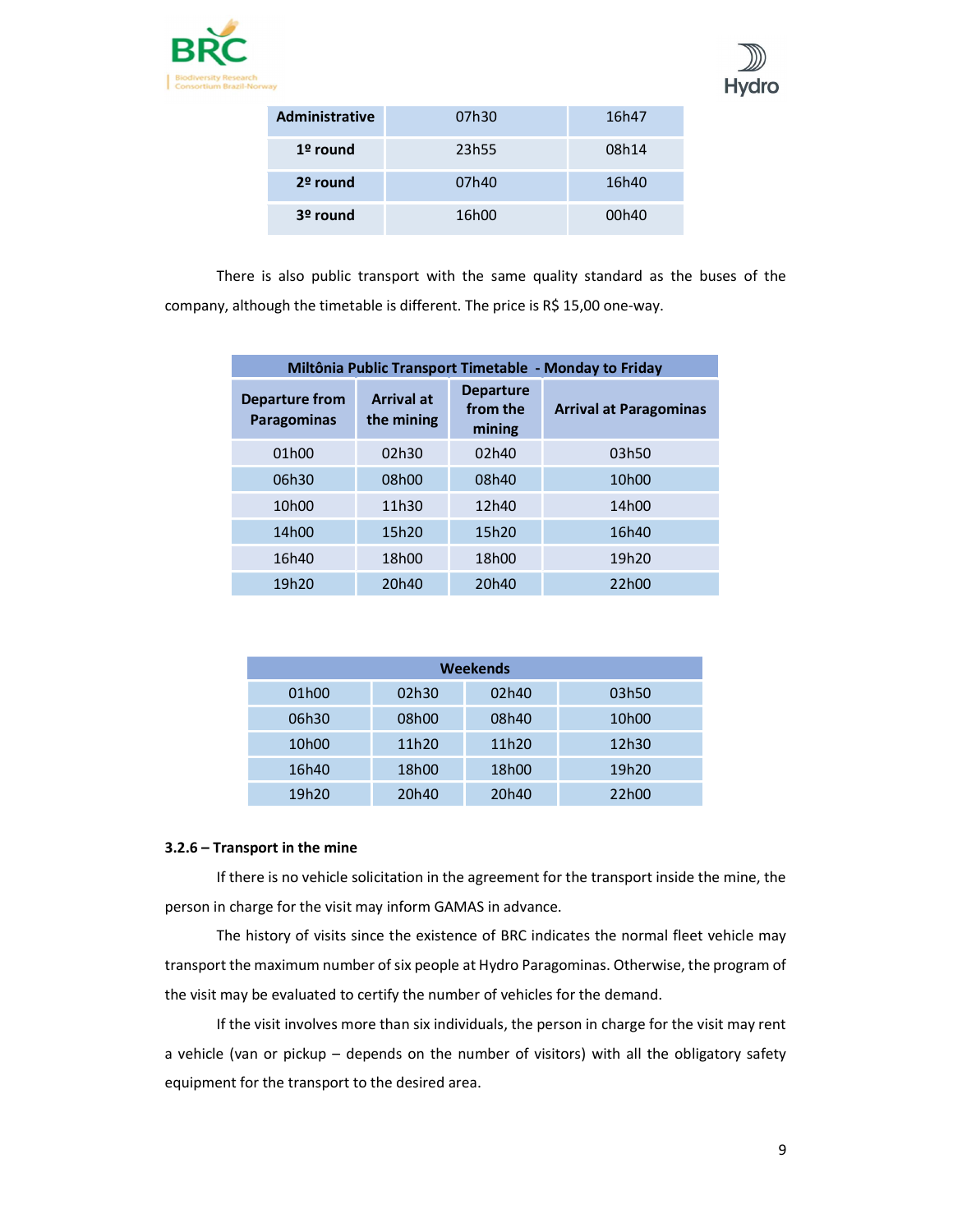



 GAMAS and third part collaborators are committed to give the necessary support as escort or guide during the visit.

# 3.3 – ACCOMMODATION LOGISTICS

 Expenses for accommodation and hotel services in any place should be contained in the costs (budget) of the agreements to be entered into between the BRC and Hydro Paragominas, but Hydro Paragominas has accommodation with 06 (six) rooms , which can meet the demands of the researches.

Currently, the schedules of stays are made from a spreadsheet that are presented to the researchers and they select the period of desire. If there are conflicting dates, the projects must adapt to the periods and availabilities.

It should be noted that about 10km away from the Hydro Paragominas concierge, there is the Hotel Beija-Flor, which seats a small number of people as well. However, this hotel does not have management of Hydro Paragominas, and any agreement of stay and availability of rooms, should be dealt directly with the owner.

# 3.4 – EATING LOGISTICS

 Hydro Paragominas offers meals free of charge in the refectories. The services, place and timetable are:

| <b>Services</b>  | <b>Refectory</b>                                   | <b>Timetable</b>  |
|------------------|----------------------------------------------------|-------------------|
| <b>Breakfast</b> | <b>Central (located on</b><br>administrative área) | 06:00 until 07:00 |
| Lunch            |                                                    | 11:00 until 14:30 |
| <b>Diner</b>     |                                                    | 18:00 until 21:30 |

 The company offers meals in accordance to the job position and the workload of the collaborators. Some practical examples are:

- Employees that work on the administrative shift can have lunch;
- Collaborators that start the working hours before 7:00 am may have breakfast;
- The dinner is only for employees that work on the night shift.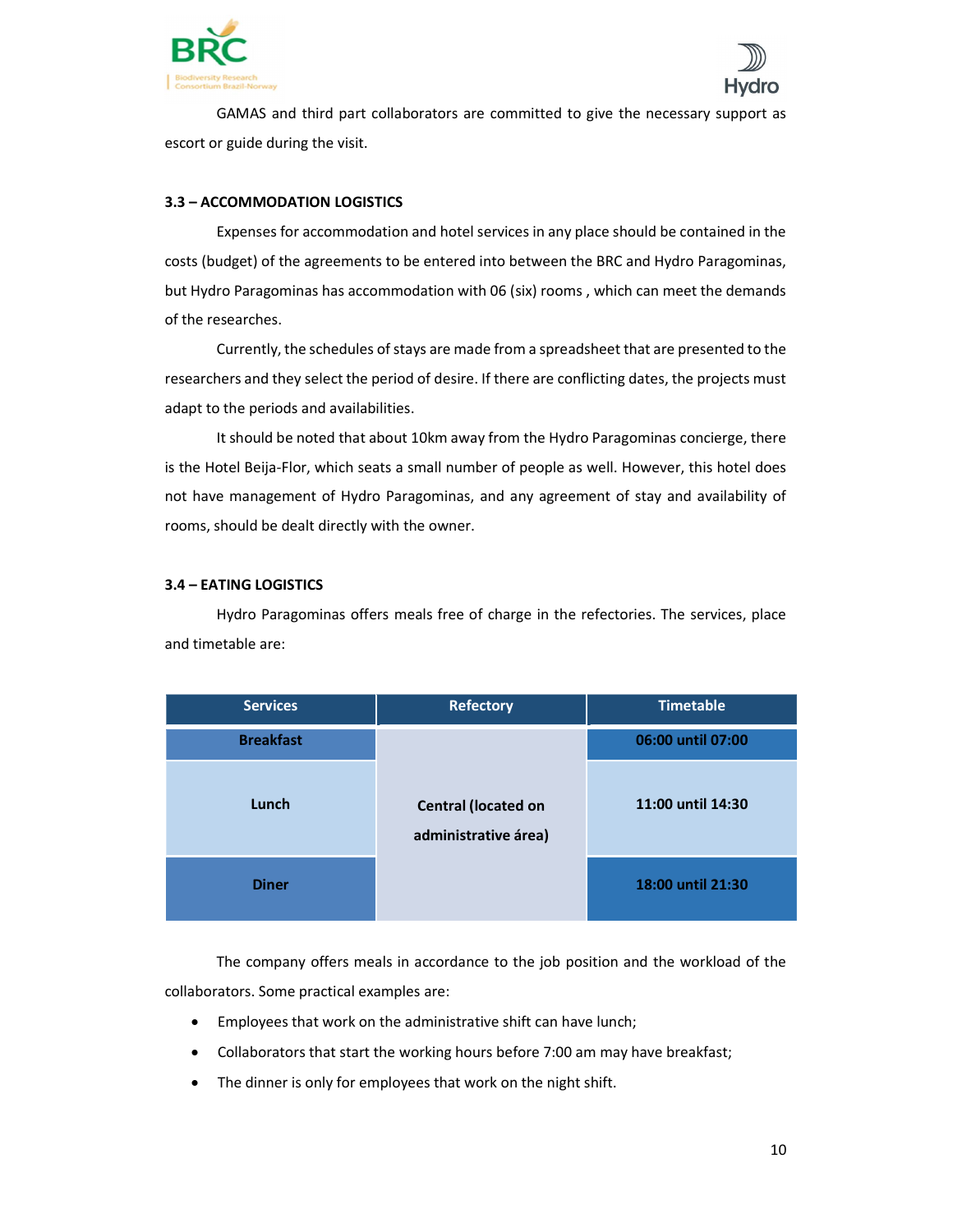

# 3.5 – UTILITY CONTACTS OF HYDRO PARAGOMINAS

# **First utility contact**

Name: Cícero Viana Neto Job position: HSE manager Email: cicero.viana@hydro.com Phone: (91) 3739-2335 / (91) 98883-0654

# Contact support 01

Name: Gizelia Ferreira Matos Pereira Job position: Environmental manager Email: gizelia.matos@hydro.com Phone: (91) 3739-2031 / (91) 98883-0723

## Contact support 02

Name: Victor Moreira Barbosa Job position: Environmental analyst Email: victor.barbosa@hydro.com Phone: (91) 3739-2039 / (91) 98847-0127

# Contact support 03

Name: Alessandra Brito Soares Job position: Environmental analyst Email: alessandra.soares@hydro.com Phone: (91) 3739-2033

# 4 – ACRONYM

| <b>GEHSE</b> | Gerência Geral de Saúde, Segurança e Meio Ambiente                         |
|--------------|----------------------------------------------------------------------------|
| <b>BRC</b>   | Consórcio de Pesquisa em Biodiversidade Brasil-Noruega                     |
| <b>HSE</b>   | Health, Safety and Environment (Saúde, Seguranca e Meio Ambiente           |
| <b>SESMT</b> | Servico Especializado em Engenharia de Seguranca e em Medicina do Trabalho |
| <b>GASDT</b> | Gerência de Área de Segurança do Trabalho                                  |
|              |                                                                            |